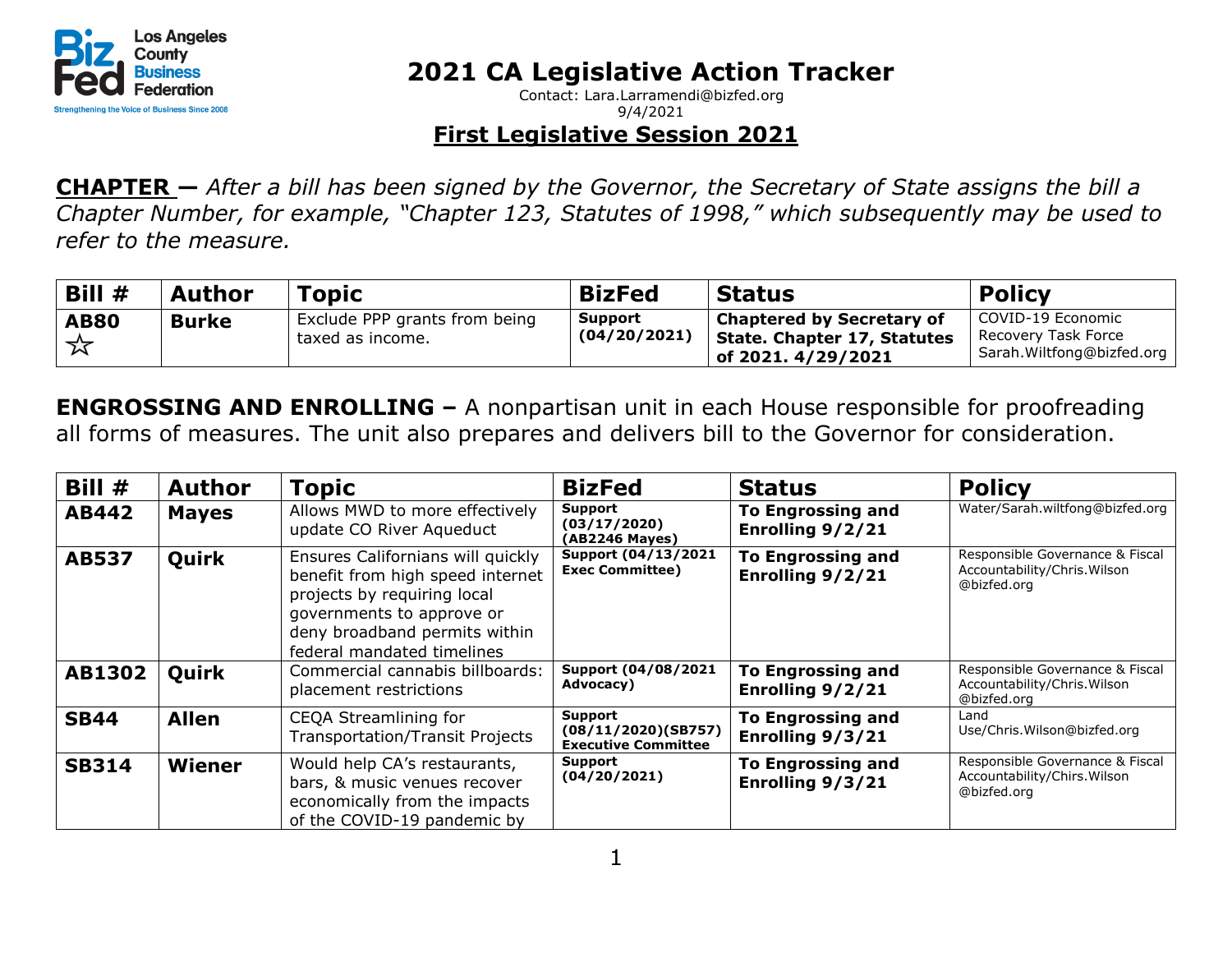

Contact: Lara.Larramendi@bizfed.org

| <b>Strengthening the Voice of Business Since 2008</b> |             |                                                                                                                                                                                                                                                             | 9/4/2021                                      |                                              |                                                                                |
|-------------------------------------------------------|-------------|-------------------------------------------------------------------------------------------------------------------------------------------------------------------------------------------------------------------------------------------------------------|-----------------------------------------------|----------------------------------------------|--------------------------------------------------------------------------------|
|                                                       |             | creating more flexibility in how<br>they can serve alcohol.                                                                                                                                                                                                 |                                               |                                              |                                                                                |
| <b>SB378</b>                                          | Gonzalez    | Requires a local agency to allow<br>micro trenching for the<br>installation of underground fiber                                                                                                                                                            | Support (04/13/2021<br><b>Exec Committee)</b> | <b>To Engrossing and</b><br>Enrolling 9/2/21 | Responsible Governance & Fiscal<br>Accountability/Chris. Wilson<br>@bizfed.org |
| <b>SB556</b>                                          | <b>Dodd</b> | Requires a city, county and local<br>publicly owned electric utilities<br>to make available appropriate<br>spaces and capacity on and in<br>their street light poles, traffic<br>signal poles, and supporting<br>structures for broadband<br>infrastructure | Support (04/13/2021<br><b>Exec Committee)</b> | <b>To Engrossing and</b><br>Enrolling 9/2/21 | Responsible Governance & Fiscal<br>Accountability/Chris. Wilson<br>@bizfed.org |

#### **W** = 1 ☆ / L =

**N = 54**

| Bill $#$    | <b>Author</b>    | <b>Topic</b>                                                                               | <b>BizFed</b>                               | <b>Status</b>                                                                                                                                                                                                                                                                                                                                                                      | <b>Action</b>                                                                                                                              | <b>Policy</b>                                                         |
|-------------|------------------|--------------------------------------------------------------------------------------------|---------------------------------------------|------------------------------------------------------------------------------------------------------------------------------------------------------------------------------------------------------------------------------------------------------------------------------------------------------------------------------------------------------------------------------------|--------------------------------------------------------------------------------------------------------------------------------------------|-----------------------------------------------------------------------|
| <b>AB14</b> | Aguiar-<br>Curry | CA Advance Service<br>Fund - Broad Band                                                    | Support<br>w/amendmen<br>ts<br>(05/18/2021) | <b>Senate Referred to Coms. on</b><br><b>E., U. &amp; C.</b> and GOV. & F.<br>$6/16/21$ ; amended $6/17/21$ ;<br>Hearing 7/5/21; Amend, pass &<br>re-refer to GOV. & F. 7/5/21;<br>Sen. Approps Hearing 8/16/21;<br>susp; Hearing 8/26/21; passed<br>as amended; 2 <sup>nd</sup> Read. Ordered<br>to 3rd read $8/30/21$ ; $3rd$ Read<br>and amended. Ordered to 2nd<br>read 9/2/21 | Letters to Asm.<br>Approps. Committee<br>members 5/19/21;<br>Letter submitted to<br>Sen. E, U & C via Portal<br>6/28/21; Members<br>7/4/21 | Responsible<br>Governance/DeAndr<br>e.Valencia@bizfed.or<br>q         |
| <b>AB61</b> | <b>Gabriel</b>   | <b>Business Pandemic</b><br>Relief: Provides some<br>regulatory relief for<br>restaurants. | Support<br>(03/16/2021)                     | Sen. Coms. on Governmental<br>Organization, Health and<br>Governance & Finance 6/9/21;<br>Hearing 6/22/21; Amend, Health<br>6/23/21; Hearing 7/14/21;                                                                                                                                                                                                                              | Letter Sen. G.O;<br>Health & Gov & Fin.<br>via portal & G.O.<br>committee members<br>$6/10/21$ ; Letters to<br>Sen. Health (Portal) &      | Small<br>Business/Labor &<br>Employment/Sarah.<br>Wiltfong@bizfed.org |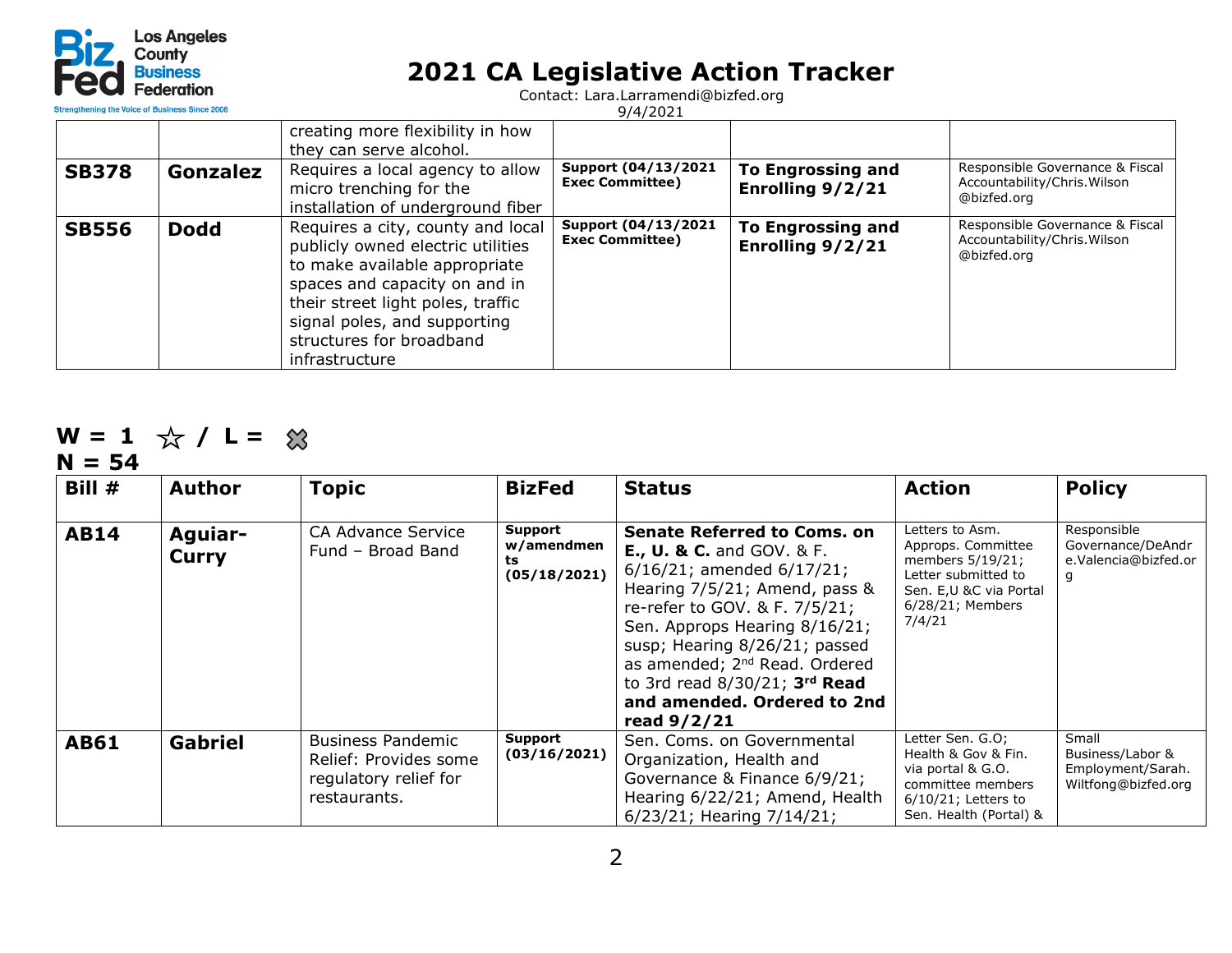

| Strengthening the Voice of Business Since 200 |                |                                                                                 |                                                                  | 9/4/2021                                                                                                                                                                                                                                                                            |                                                                                                                                     |                                                                                    |
|-----------------------------------------------|----------------|---------------------------------------------------------------------------------|------------------------------------------------------------------|-------------------------------------------------------------------------------------------------------------------------------------------------------------------------------------------------------------------------------------------------------------------------------------|-------------------------------------------------------------------------------------------------------------------------------------|------------------------------------------------------------------------------------|
|                                               |                |                                                                                 |                                                                  | Passed, 2 <sup>nd</sup> Read; Approps<br>Hearing 8/16/21; Susp; Hearing<br>8/26/21; passed as amended;<br>2 <sup>nd</sup> Read. Ordered to 3rd read<br>8/30/21                                                                                                                      | Committee members<br>7/11/21                                                                                                        |                                                                                    |
| <b>AB420</b>                                  | Quirk-Silva    | Allows large<br>amusement parks to<br>reopen in the<br>moderate tier.           | <b>Support</b><br>(03/16/2021)                                   | Asm. Arts, Entertainment,<br><b>Sports Tourism and Internet</b><br>Media Committee 3/1/21                                                                                                                                                                                           | Letter to Asm. Arts<br>Committee via Portal;<br>Letters to members<br>3/21/2021                                                     | Small<br>Business/Labor &<br>Employment/Sarah.<br>Wiltfong@bizfed.org              |
| <b>AB701</b>                                  | Gonzalez       | PAGA litigation &<br>warehouse regulations                                      | <b>Oppose</b><br>(08/10/2021)<br><b>Exec</b><br><b>Committee</b> | In Senate; 2 <sup>nd</sup> Read and<br>amended. Re-referred to<br>Approps. 7/15/21; Hearing<br>8/16/21; Susp; Hearing<br>8/26/21; Passed as amended;<br>2 <sup>nd</sup> Read. Ordered to 3rd read<br>8/30/21; 3rd Read and<br>amended. Ordered to 2 <sup>nd</sup> read<br>9//3/2021 | Coalition letter                                                                                                                    | <b>Small Business &amp;</b><br>Labor &<br>Employment/Sarah.<br>Wiltfong@bizfed.org |
| <b>AB928</b>                                  | <b>Berman</b>  | <b>Student Transfer</b><br>Achievement Reform<br>Act of 2021                    | <b>Support</b><br>(08/10/2021)<br>Exec<br>Committee)             | Sen. 2 <sup>nd</sup> Read Re-referred to<br>Sen. Approps 7/15/21; Hearing<br>8/16/21; Susp; Hearing<br>$8/26/21$ ; passed as amended;<br>2 <sup>nd</sup> Read. Ordered to 3rd read<br>8/30/21                                                                                       | Letter to Sen. Approps<br>via Portal 8/15/21;<br>Members 8/19/21;<br>Letter submitted via<br>Portal to Sen. Floor<br>8/31/21        | Anti-Poverty<br>/DeAndre.Valencia@<br>bizfed.org                                   |
| <b>AB1028</b>                                 | <b>Seyarto</b> | Amends the labor law<br>to make it easier for<br>employees to work<br>from home | <b>Support</b><br>(04/20/2021)                                   | Asm. Labor & employment;<br>Asm. Judiciary; 3/4/21                                                                                                                                                                                                                                  | Letter submitted to<br>Asm. Judiciary & Labor<br>& Employment<br>committees via Portal:<br>Members; 4/27/21                         | Small Business &<br>Labor &<br>Employment/Sarah.<br>Wiltfong@bizfed.org            |
| AB1074                                        | Gonzalez       | Displaced Workers:                                                              | <b>Oppose</b><br>(05/10/2021)<br>Exec<br>Committee               | Sen Labor, Public Employment<br>and Retirement 6/16/21;<br>Hearing 7/5/21; pass as<br>amended, re-refer Appropriations<br>7/5/21; passed, Sen Approps,<br>amended; 2 <sup>nd</sup> Read; Hearing<br>$8/16/21$ ; Ordered $2nd$ read<br>pursuant to Sen. Rule 28.8.;                  | Letters submitted to<br>LA Asm. Delegation<br>(23) 5/10/21; Letters<br>submitted Sen. L, P E<br>& R via Portal &<br>Members 6/30/21 | Small<br>Business/Labor &<br>Employment/Sarah.<br>Wiltfong@bizfed.org              |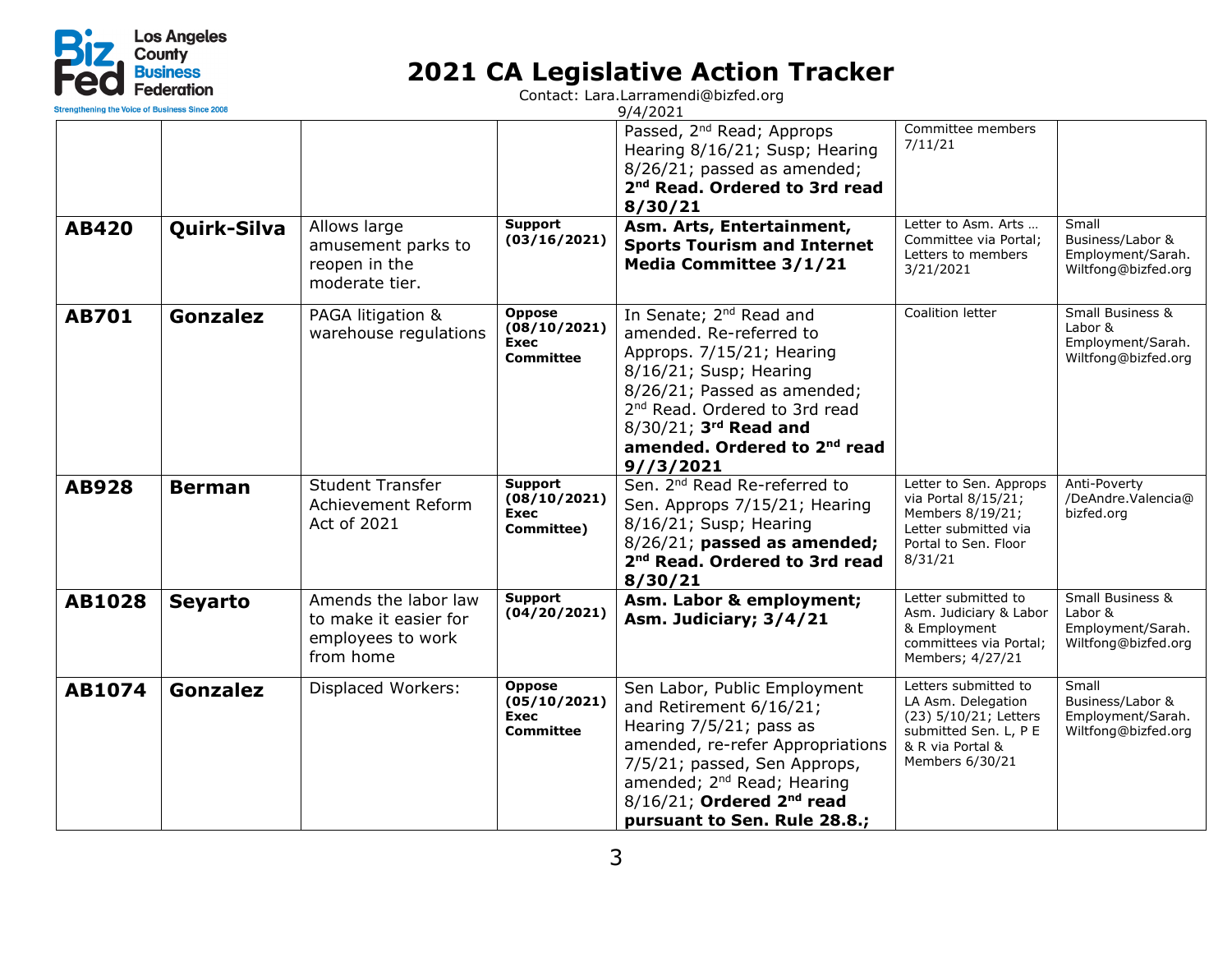

| <b>Strengthening the Voice of Business Since 2008</b> |                   |                                                                                                                                                                                                          |                                                                   | 9/4/2021                                                                                                                                                                                                                                            |                                                                                                                                  |                                                       |
|-------------------------------------------------------|-------------------|----------------------------------------------------------------------------------------------------------------------------------------------------------------------------------------------------------|-------------------------------------------------------------------|-----------------------------------------------------------------------------------------------------------------------------------------------------------------------------------------------------------------------------------------------------|----------------------------------------------------------------------------------------------------------------------------------|-------------------------------------------------------|
|                                                       |                   |                                                                                                                                                                                                          |                                                                   | Read 2 <sup>nd</sup> time. Ordered 3rd<br>read 8/17/21;                                                                                                                                                                                             |                                                                                                                                  |                                                       |
| <b>AB1111</b>                                         | <b>Berman</b>     | Common Course<br>Numbering System at<br>community colleges                                                                                                                                               | <b>Support</b><br>(08/10/2021)<br><b>Exec</b><br><b>Committee</b> | In Senate 5/28/21; Re-referred<br>to Sen. Approps.7/7/21; Hearing<br>8/16/21; Susp; Hearing<br>$8/26/21$ ; passed as amended;<br>2 <sup>nd</sup> Read Ordered to 3rd read<br>8/30/21                                                                | Submitted via Portal,<br>Sen. Approps &<br>committee members<br>8/20/21; Letter<br>submitted via Portal to<br>Sen. Floor 8/31/21 | Anti-<br>Poverty/DeAndre.Val<br>encia@bizfed.org      |
| AB1261                                                | <b>Burke</b>      | Requires CARB to<br>develop & apply<br>measurement & eval<br>data recommended by<br><b>State Auditor</b>                                                                                                 | <b>Support</b><br>(05/18/2021)                                    | Sen. EQ 6/9/21; Hearing<br>6/28/21; pass and re-refer to<br>Com. on Approps Consent<br>Calendar, Re-referred APPR.<br>Hearing 7/5/21; Susp 7/5/21;<br>Hearing $8/26/21$ ; passed as<br>amended; 2 <sup>nd</sup> Read Ordered<br>to 3rd read 8/30/21 | <b>Coalition Letter to</b><br>Asm. Burke<br>4/21/21                                                                              | AQMD/CARB/Sarah.<br>Wiltfong@bifed.org                |
| <b>AB1296</b>                                         | <b>Kamlager</b>   | Adds two board<br>members to the<br>SCAQMD; 2<br>environmental justice<br>appointees, one<br>appointed by the<br>Senate Committee on<br>Rules and one<br>appointed by the<br>Speaker of the<br>Assembly. | <b>Oppose</b><br>(03/16/2021)                                     | <b>Asm. Natural Resources</b><br>3/4/21                                                                                                                                                                                                             | Letter to Asm. Nat.<br>Resources via Portal;<br>Committee members<br>3/21/21                                                     | CARB/AQMD/Sarah.<br>Wiltfong@bizfed.org               |
| AB1395                                                | <b>Muratsuchi</b> | Requires State to<br>achieve "carbon<br>neutrality" no later<br>than 2045 & achieve<br>net negative<br>greenhouse gas<br>emissions thereafter                                                            | <b>Oppose</b><br>(05/18/2021)                                     | Sen. Com. on E.Q. 6/16/21;<br>Hearing 7/12/21; Sen. Approps<br>Hearing 8/16/21; Susp; Hearing<br>8/26/21; passed as amended;<br>2 <sup>nd</sup> Read Ordered to 3rd read<br>8/30/21; 3rd Read and<br>amended. Ordered to 2nd<br>read 9/3/21         | Coalition Letter/WSPA                                                                                                            | Energy &<br>Environment/Sarah.<br>Wiltfong@bizfed.org |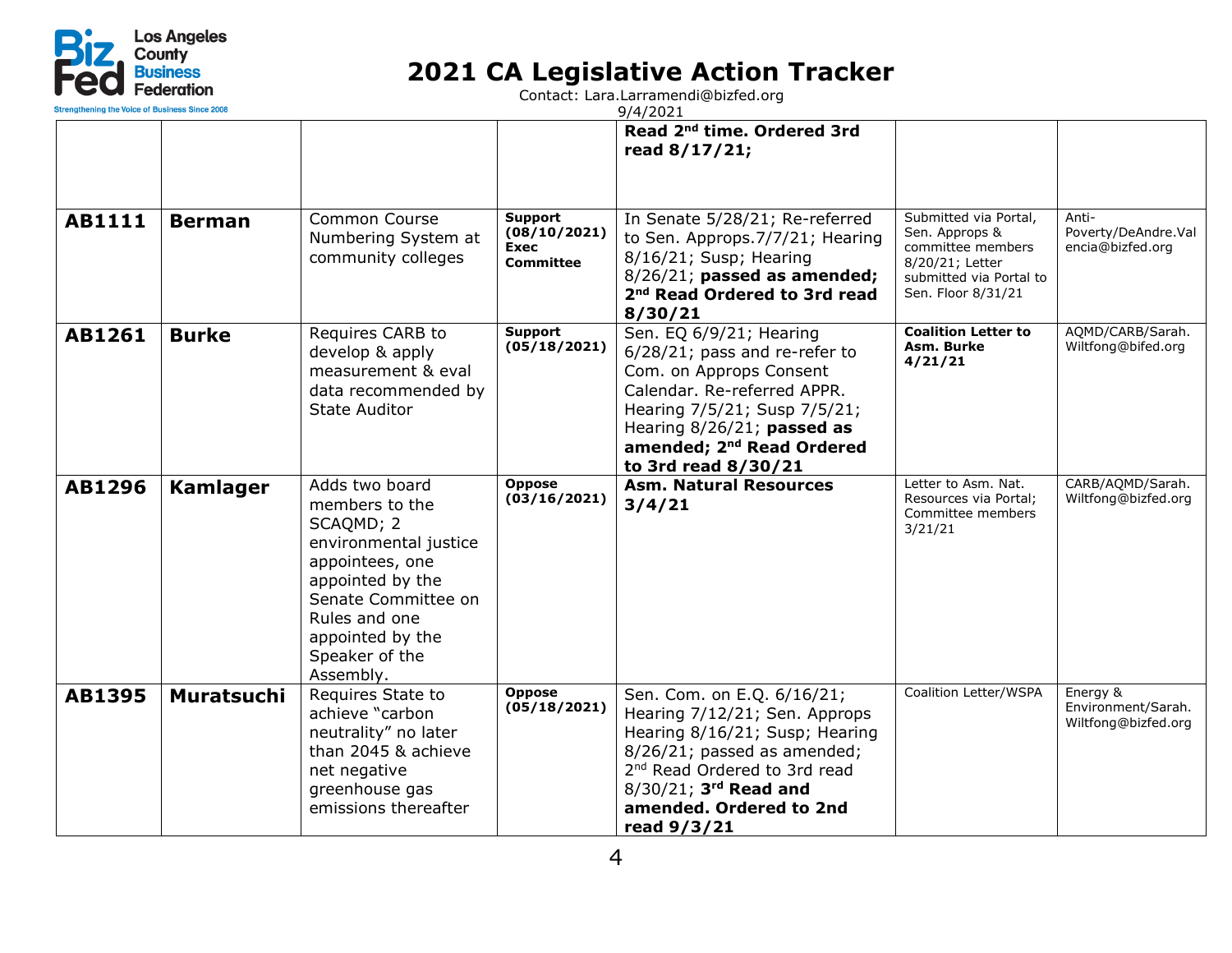

| Strengthening the Voice of Business Since 2008 |                         |                                                                                                                                                                                                                                                                                                                                                                        |                                                                       | 9/4/2021                                                                                                                                                                                                                                                                                         |                                                                                                                               |                                                               |
|------------------------------------------------|-------------------------|------------------------------------------------------------------------------------------------------------------------------------------------------------------------------------------------------------------------------------------------------------------------------------------------------------------------------------------------------------------------|-----------------------------------------------------------------------|--------------------------------------------------------------------------------------------------------------------------------------------------------------------------------------------------------------------------------------------------------------------------------------------------|-------------------------------------------------------------------------------------------------------------------------------|---------------------------------------------------------------|
| ACA1                                           | Aguiar-<br><b>Curry</b> | Reduces voter<br>threshold for taxes<br>(ballot measures-sales<br>tax; prop. taxes) to<br>55%                                                                                                                                                                                                                                                                          | <b>Oppose</b><br>(05/18/21)                                           | <b>Asm. Local Govt &amp; Approps</b><br>4/22/21                                                                                                                                                                                                                                                  |                                                                                                                               | Responsible<br>Governance/DeAndr<br>e.Valencia@bizfed.or<br>g |
| SB4                                            | Gonzalez                | <b>CA Advance Service</b><br>Fund - Broad Band                                                                                                                                                                                                                                                                                                                         | Support<br>w/Amendmen<br>ts<br>(05/18/2021)                           | Asm. Communications &<br>Conveyance 6/10/21; Hearing<br>7/7/21; pass, re-refer to APPR<br>7/7/21; passed; 7/8/21; Asm.<br>Approps; Hearing 8/19/21;<br>Hearing 8/26/21; passed as<br>amended; ordered to 2 <sup>nd</sup> Read<br>8/30/21; 3rd Read and<br>amended. Ordered to 3rd read<br>9/2/21 | Letters to Sen.<br>Approps. Committee<br>members 5/19/21;<br>Letters to Asm C&C<br>via portal 7/4/21 &<br>members 7/5/21      | Responsible<br>Governance/DeAndr<br>e.Valencia@bizfed.or<br>g |
| <b>SB12</b>                                    | <b>McGuire</b>          | Sees to require<br>jurisdictions to 1) ID<br>locations of all Very<br><b>High Fire Hazard</b><br><b>Security Zones</b><br>(HFHSZ) in land use<br>element of General<br>Plan, 2) include<br>comprehensive retrofit<br>strategy to reduce risk<br>of property loss &<br>damage during<br>wildfires, 3)allow for<br><b>lower RHNA</b><br>allocations in certain<br>HFHSZ. | <b>Oppose</b><br>(03/23/2021)<br><b>Executive</b><br><b>Committee</b> | Asm. Coms. on Local<br>Government and Housing &<br><b>Community Development</b><br>6/10/21; Hearing 6/23/21; Do<br>pass and re-refer to H. & C.D.<br>$2^{nd}$ Read; Hearing $7/12/21$ ;<br><b>Failed passage;</b><br><b>Reconsideration granted</b><br>7/12/21                                   | Letters to Local Govt<br>Committee via Portal<br>+ Members; 6/15/21;<br>Letters to Committee<br>(Portal) + Members<br>7/11/21 | Land<br>Use/Chris. Wilson@bi<br>zfed.org                      |
| <b>SB15</b>                                    | <b>Portantino</b>       | Housing development:<br>incentives: rezoning of<br>idle retail sites.                                                                                                                                                                                                                                                                                                  | <b>Support</b><br>(SB1299-<br>05/01/2020<br><b>Executive</b><br>2020) | In Assembly. Read first time.<br>Held at Desk. $6/2/21 - 2$<br>year bill                                                                                                                                                                                                                         | Letters to Sen.<br><b>Housing Committee</b><br>2/14/21; C. Wilson<br><b>Testimony 3/18/21;</b>                                | Land<br>Use/Chris. Wilson@bi<br>zfed.org                      |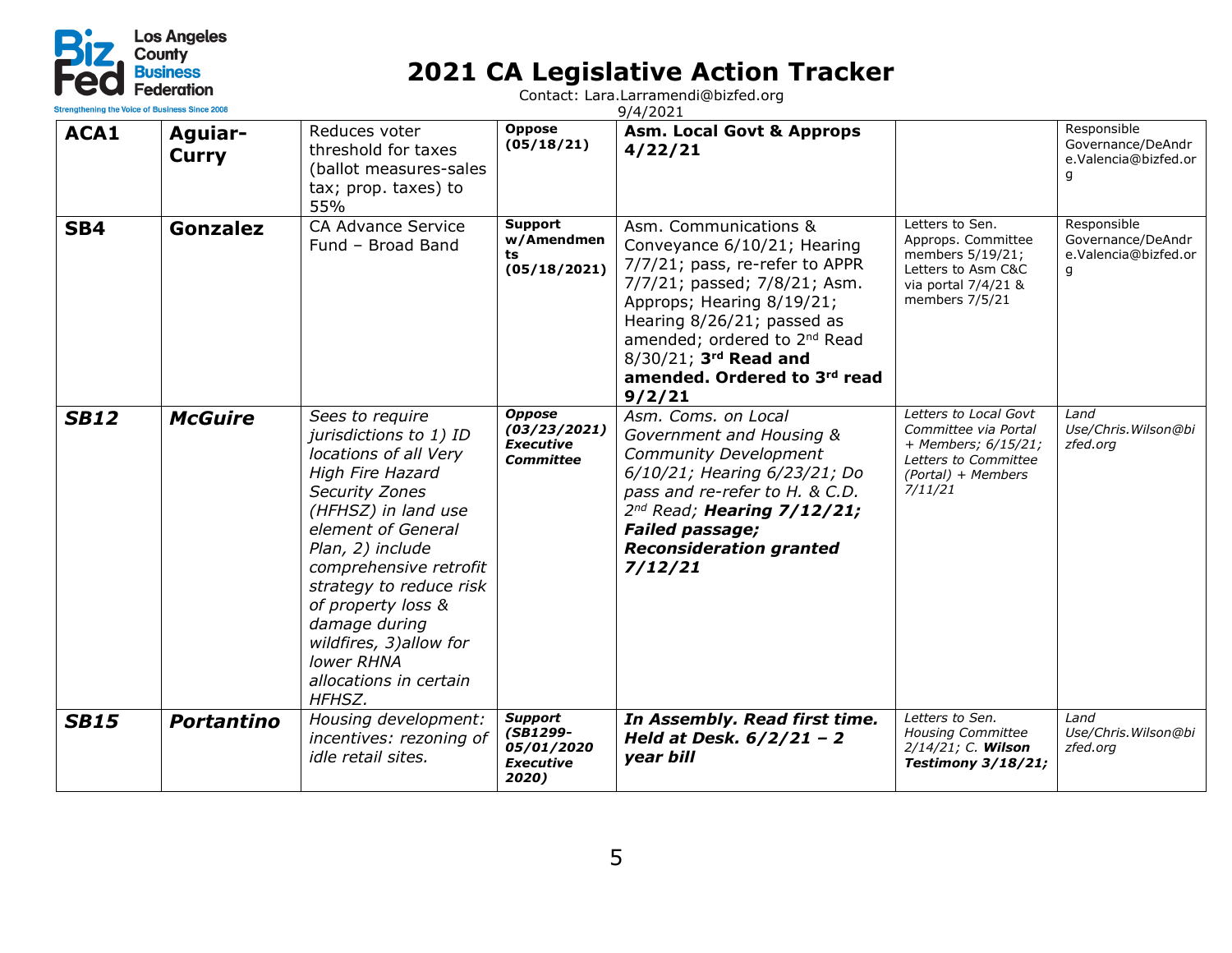

| Strengthening the Voice of Business Since 200 |                  |                                                                                                                                                                                                                                                                                                          |                                                                                                          | 9/4/2021                                                                                                                                                                                                                                                                                                                                                                                                                                                                                 |                                                                                                                                               |                                                                                          |  |
|-----------------------------------------------|------------------|----------------------------------------------------------------------------------------------------------------------------------------------------------------------------------------------------------------------------------------------------------------------------------------------------------|----------------------------------------------------------------------------------------------------------|------------------------------------------------------------------------------------------------------------------------------------------------------------------------------------------------------------------------------------------------------------------------------------------------------------------------------------------------------------------------------------------------------------------------------------------------------------------------------------------|-----------------------------------------------------------------------------------------------------------------------------------------------|------------------------------------------------------------------------------------------|--|
| <b>SB28</b>                                   | <b>Caballero</b> | Rural Broadband and<br>Digital Infrastructure<br>Video Competition<br>Reform Act of 2021                                                                                                                                                                                                                 | <b>Oppose</b><br>(06/15/2021)                                                                            | Asm. Communications &<br>Conveyance 5/28/21 & Privacy &<br><b>Consumer Protection Committee;</b><br>Hearing 6/23/21; pass as<br>amended and re-refer to Com.<br>on P. & C.P. 6/23/21; Hearing<br>7/1/21; passed; $7/1/21$ ; 2 <sup>nd</sup><br>Reading, amended. Re-referred<br>to Approps. 7/5/21; Hearing<br>8/19/21; Susp; Hearing<br>8/26/21; passed as amended;<br>2 <sup>nd</sup> Read and amended. Ordered<br>to 2nd read $8/30/21$ ; $2nd Read.$<br>Ordered to 3rd read. 8/31/21 | Letter to Asm. C&C<br>submitted via Portal &<br>to Members 6/18/21;<br>Letters to Asm.<br>Privacy & Consumer<br>Protect via Portal<br>6/28/21 | Responsible<br>Governance & Fiscal<br>Accountability/DeAn<br>dre.Valencia@bizfed.<br>org |  |
| <b>SB30</b>                                   | <b>Cortese</b>   | Prohibits a state<br>agency from designing<br>or constructing a state<br>facility that is<br>connected to the<br>natural gas grid                                                                                                                                                                        | <b>Oppose</b><br>(04/20/2021)                                                                            | Sen. Governmental Organization<br>$1/28/21$ ; Author - 2-yr bill<br>$(4/22/21$ Sharif)                                                                                                                                                                                                                                                                                                                                                                                                   |                                                                                                                                               | Energy &<br>Environment/Sarah.<br>Wiltfong@bizfed.org                                    |  |
| <b>SB31</b>                                   | <b>Cortese</b>   | <b>Funds</b><br>electricity efforts only<br>for the purpose of<br>decarbonizing<br>buildings.                                                                                                                                                                                                            | <b>Oppose</b><br>(04/20/2021)<br><b><i><u>FGas Co</u></i></b><br>withdrew opp.<br>4/29/21<br>$(Lopez)$ ] | Sen. Appropriations 4/26/21;<br>amended & re-referred;<br>4/27/21; Hearing 5/10/21;<br><b>Suspense file; 2-yr bill</b>                                                                                                                                                                                                                                                                                                                                                                   | Letter submitted to<br>Sen. Approps via<br>Portal 4/28/21                                                                                     | Energy &<br>Environment/Sarah.<br>Wiltfong@bizfed.org                                    |  |
| <b>SB242</b>                                  | <b>Newman</b>    | Would require a health<br>care service plan/<br>health insurer to<br>contract with its<br>health care providers<br>to reimburse, at a<br>reasonable rate, their<br>business expenses<br>that are medically<br>necessary to render<br>treatment to patients,<br>to protect health care<br>workers, and to | <b>Oppose</b><br>(04/20/2021)                                                                            | Assembly. Health; Hearing<br>7/13/21; passed as amended;<br><b>Asm. Approps</b> 7/14/21; 2 <sup>nd</sup><br>Read, amended. Re-referred<br>APPR. 8/16/21; Hearing<br>8/26/21; passed as amended;<br>2 <sup>nd</sup> Read and amended.<br>Ordered to 2nd read 8/31/21                                                                                                                                                                                                                      | Letters to Sen.<br>Approps members &<br>via Portal 4/21/21                                                                                    | Health/De'Andre.Val<br>encia@bizfed.org                                                  |  |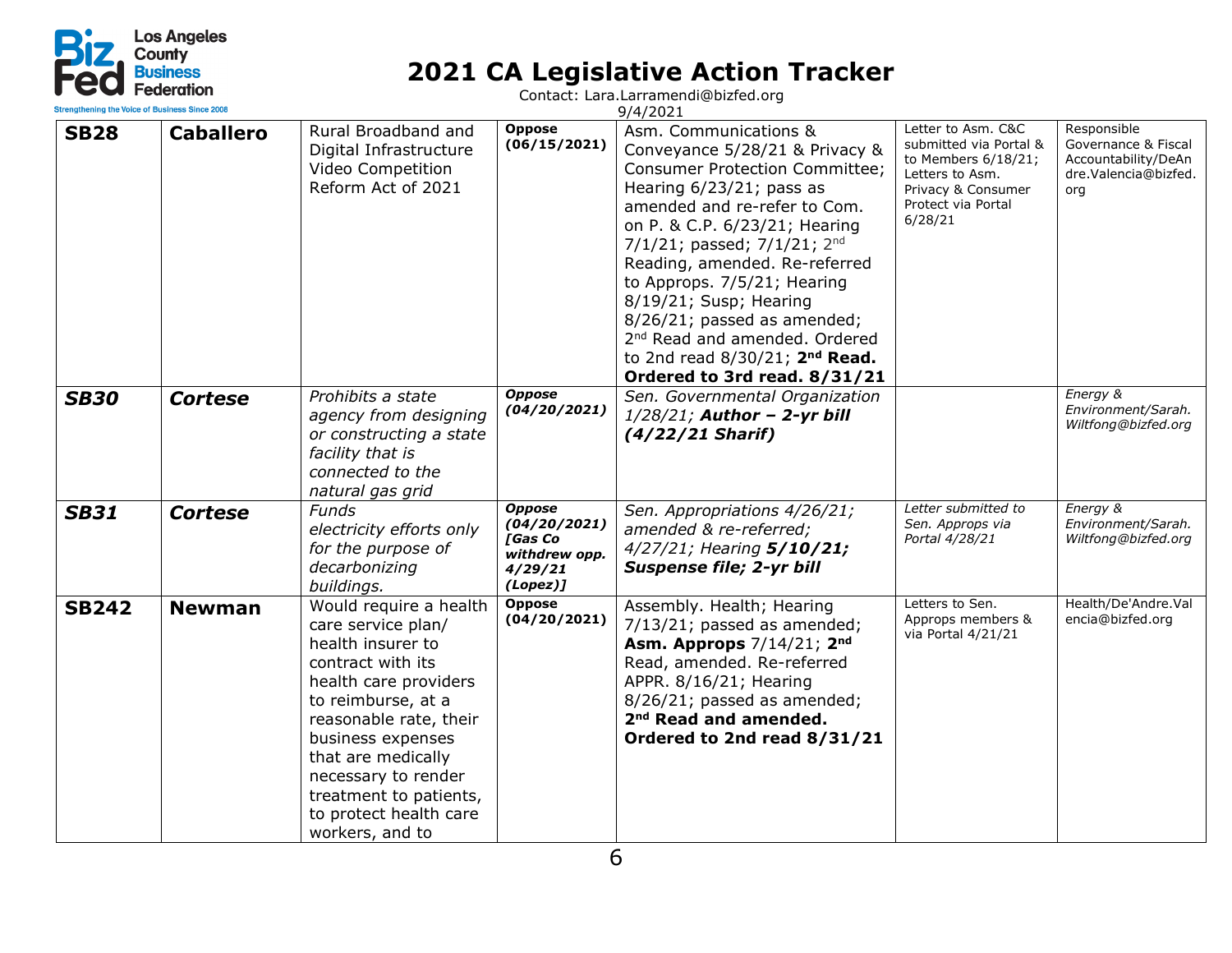

| Strengthening the Voice of Business Since 200 |                   |                                                                                                                                                                                                                                                                             |                                                                  | 9/4/2021                                                                                                                                                                                                                                                                                                                                                                                     |                                                                                                 |                                                                       |
|-----------------------------------------------|-------------------|-----------------------------------------------------------------------------------------------------------------------------------------------------------------------------------------------------------------------------------------------------------------------------|------------------------------------------------------------------|----------------------------------------------------------------------------------------------------------------------------------------------------------------------------------------------------------------------------------------------------------------------------------------------------------------------------------------------------------------------------------------------|-------------------------------------------------------------------------------------------------|-----------------------------------------------------------------------|
|                                               |                   | prevent the spread of<br>diseases causing<br>public health<br>emergencies.                                                                                                                                                                                                  |                                                                  |                                                                                                                                                                                                                                                                                                                                                                                              |                                                                                                 |                                                                       |
| <b>SB255</b>                                  | <b>Portantino</b> | Would authorize an<br>asso. of employers to<br>offer a large group<br>health care service<br>plan contract/ large<br>group health<br>insurance policy<br>consistent with ERISA<br>if certain requirements<br>are met.                                                       | Support<br>(04/20/2021)                                          | Read first time. Held at Desk.<br>6/2/21; Asm. Health 6/14/21;<br>Hearing 6/22/21; pass and re-<br>refer to <b>Approps.</b> $6/22/21$ ;<br>Hearing 8/19/21; Susp; Hearing<br>$8/26/21$ ; passed; $2nd$ Read.<br>Ordered to 3rd read 8/30/21; 3rd<br><b>Read and amended. Ordered</b><br>to 3rd read 9/2/21.                                                                                  | <b>Letters to Health</b><br><b>Committee via</b><br>Portal + members<br>6/15/21                 | Health/De'Andre.Val<br>encia@bizfed.org                               |
| <b>SB467</b>                                  | <b>Wiener</b>     | Bans most CA oil &<br>gas permitting,<br>hydraulic fracturing,<br>acid well stimulation<br>treatments, steam<br>flooding, water<br>flooding, or cyclic<br>steaming: prohibition:<br>job relocation; eff.<br>1/1/2022 & virtually<br>all in-state production<br>on 1/1/20217 | <b>Oppose</b><br>(03/16/2021)                                    | Sen. Natural Resources &<br>Water/Environmental Quality<br>2/25/21; author amended<br>3/22/21; Hearing 4/13/21;<br>failed in Committee;<br><b>Reconsideration granted;</b><br>Author - 2- year bill $4/27/21$                                                                                                                                                                                | Letter to Sen. NR&W<br>Committee via Portal<br>3/18/21; Committee<br>members 3/18/21            | Energy &<br>Environment/Sarah.<br>Wiltfong@bizfed.org                 |
| <b>SB646</b>                                  | <b>Hertzberg</b>  | Labor Code & Private<br>Attorneys Act of 2004:<br>Janitorial Employees                                                                                                                                                                                                      | <b>Oppose</b><br>(08/10/2021)<br><b>Exec</b><br><b>Committee</b> | Asm; 2 <sup>nd</sup> Read and amended.<br>Re-referred to Approps 7/14/21;<br>Hearing 8/19/21; Susp; Hearing<br>8/26/21; passed as amended;<br>2 <sup>nd</sup> Read and amended. Ordered<br>to 2nd read $8/31/21$ ; 3rd Read<br>Passed. (Ayes 49. Noes 0.)<br>Ordered to the Senate; In<br>Senate. Concurrence in Assembly<br>amendments pending 9/2/21;<br><b>Re-referred to Com. on RLS</b> | Letter submitted to<br>Asm. Approps via<br>Portal (chair & vc)<br>8/15/21; committee<br>8/20/21 | Small<br>Business/Labor &<br>Employment/Sarah.<br>Wiltfong@bizfed.org |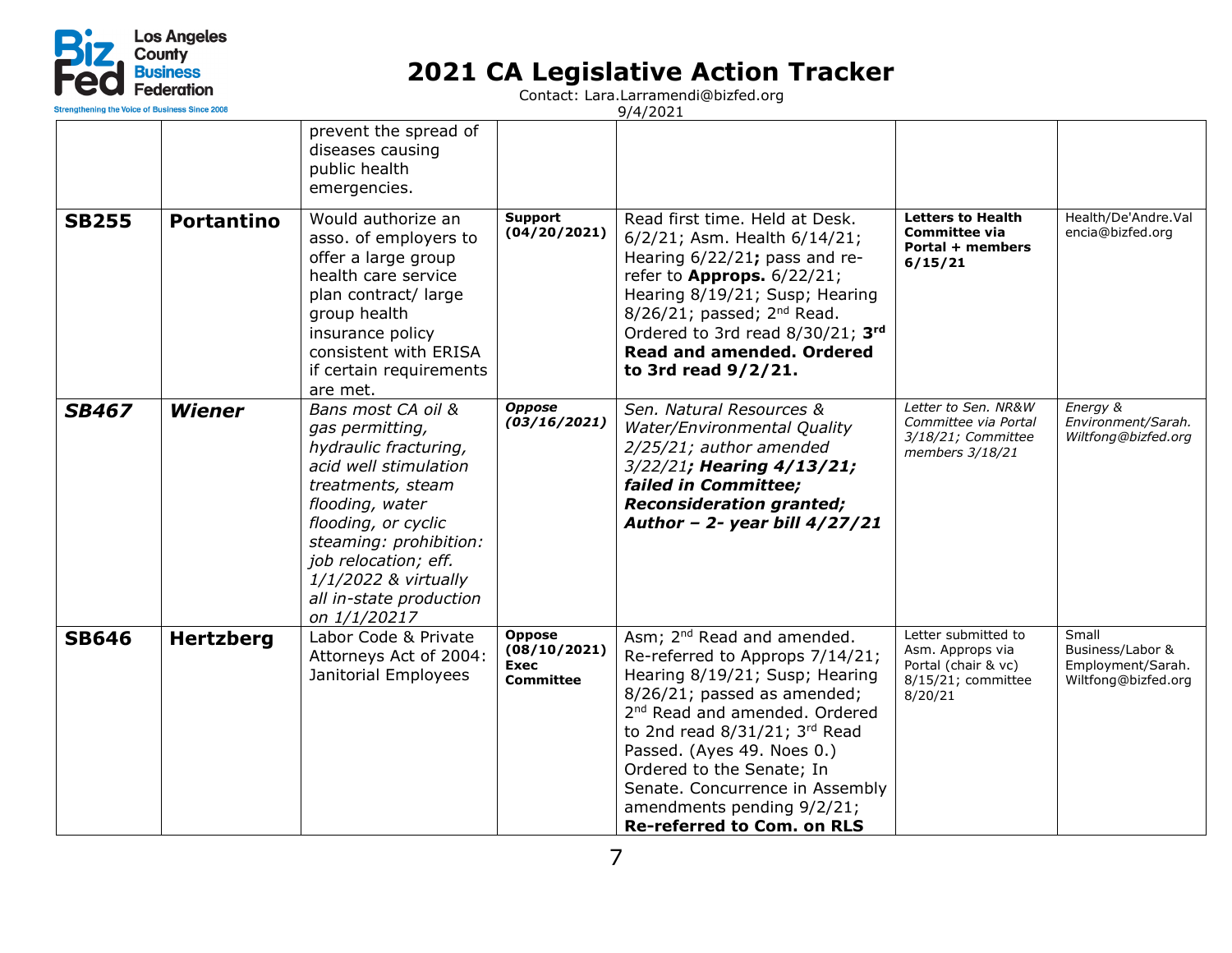

| <b>Strenathening the Voice of Business Since 2008</b> |          |                                                                        |                                                    | 9/4/2021                                                                                                                                                                                                                                                            |                                             |                                         |
|-------------------------------------------------------|----------|------------------------------------------------------------------------|----------------------------------------------------|---------------------------------------------------------------------------------------------------------------------------------------------------------------------------------------------------------------------------------------------------------------------|---------------------------------------------|-----------------------------------------|
|                                                       |          |                                                                        |                                                    | pursuant to Senate Rule<br>$29.10(d)$ ; Be re-referred to<br>Com. on L., P.E. & R. pursuant<br>to Senate Rule 29.10(d).<br>(Ayes 5. Noes 0.) Re-referred<br>to Com. on L., P.E. & R.<br>9/3/21                                                                      |                                             |                                         |
| <b>SB679</b>                                          | Kamlager | Creation of LA County<br>Affordable Housing<br><b>Solutions Agency</b> | <b>Oppose</b><br>(08/10/2021)<br>Exec<br>Committee | In Assembly. 1 <sup>st</sup> Read. Held at<br>Desk. 6/2/2021; Referred to<br><b>Housing &amp; Community</b><br>Development 8/23/21; From<br>committee with author's<br>amendments. 2 <sup>nd</sup> Read and<br>amended. Re-referred to<br>Com. on H. & C.D. 8/23/21 | Letter to Asm. Rules<br>Chair & VC; 8/15/21 | Land<br>Use/Chris.Wilson@bi<br>zfed.org |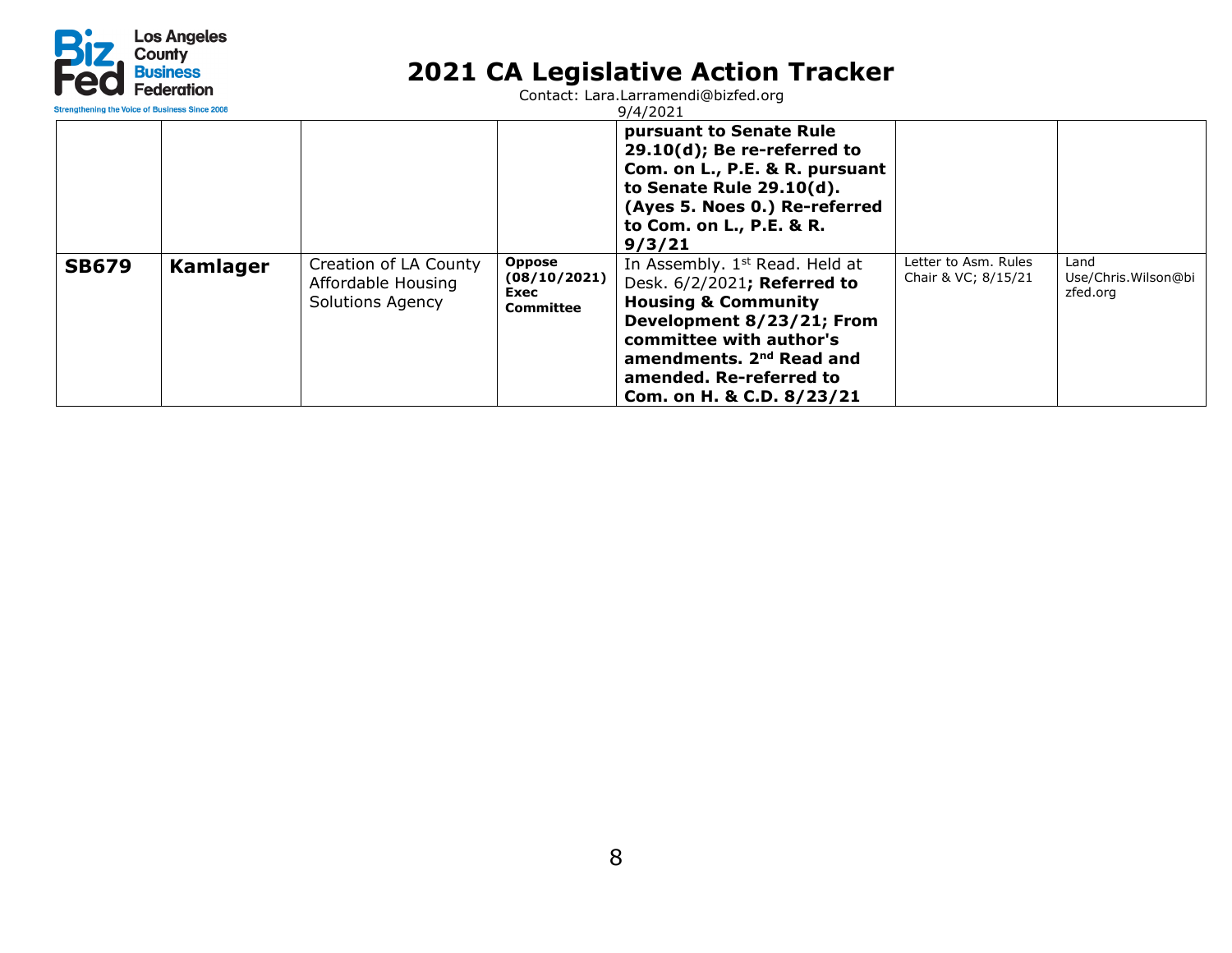

Contact: Lara.Larramendi@bizfed.org 9/4/2021

**INACTIVE FILE —** *The portion of the Daily File containing legislation that is ready for floor consideration, but, for a variety of reasons, is dormant. An author may move a bill to the inactive file if he or she wishes to take it up at a later date. Once a bill is on the inactive file, one day's public notice is needed to place it back on the agenda.*

| Bill $#$     | <b>Author</b>     | <b>Topic</b>                                                                                                                                                                                                                                                                                                                          | <b>BizFed</b>                                                         | <b>Status</b>                                                           | <b>Policy</b>                                                         |
|--------------|-------------------|---------------------------------------------------------------------------------------------------------------------------------------------------------------------------------------------------------------------------------------------------------------------------------------------------------------------------------------|-----------------------------------------------------------------------|-------------------------------------------------------------------------|-----------------------------------------------------------------------|
| <b>AB255</b> | <b>Muratsuchi</b> | Prevents landlords from evicting small business tenant if<br>proof of reasonable hardship due to COVID-19 pandemic                                                                                                                                                                                                                    | <b>Oppose</b><br>(04/23/2021)<br><b>Executive</b><br><b>Committee</b> | Ordered to inactive file<br>at the request of Asm.<br>Muratsuchi 6/3/21 | Land<br>Use/Chris.Wilson@bizf<br>ed.org                               |
| <b>AB257</b> | Gonzalez          | Fast Food Accountability & Standards (FAST) Recovery<br>Act                                                                                                                                                                                                                                                                           | <b>Oppose</b><br>(06/15/2021)                                         | Ordered to inactive file<br>at the request of Asm.<br>Gonzalez. 6/28/21 | Small Business/Labor<br>Employment/Sarah.Wi<br>ltfong@bizfed.org      |
| <b>AB650</b> | <b>Muratsuchi</b> | Employer-provided benefits: health care workers: COVID-<br>19: hazard pay retention bonuses.                                                                                                                                                                                                                                          | <b>Oppose</b><br>(01/19/2021)<br>(re: Grocer<br>Hazard Pay)           | Ordered to inactive file<br>at the request of Asm.<br>Muratsuchi 6/3/21 | Small Business/Labor<br>&<br>Employment/Sarah.Wi<br>ltfong@bizfed.org |
| <b>SB61</b>  | <b>Hurtado</b>    | Requires CA Workforce Development Board<br>establish/admin the Lifting Families Out of Poverty<br>Supportive Services Program & appropriate \$50M in<br>grants                                                                                                                                                                        | Support<br>(05/18/2021)                                               | Ordered to inactive file<br>on request of Sen.<br>Hurtado 6/3/21        | Econ.<br>Mobility/DeAndre.Vale<br>ncia@bizfed.org                     |
| <b>SB213</b> | <b>Cortese</b>    | Establishes a presumption in the workers' compensation<br>program for a broad range of illnesses and injuries, and<br>relieves these employees from having to demonstrate<br>that certain infectious diseases, musculoskeletal injuries,<br>and respiratory diseases arose from their work<br>environment                             | <b>Oppose</b><br>(03/16/2021)                                         | Ordered to inactive<br>file. 6/3/21                                     | Health/De'Andre.Valen<br>cia@bizfed.org                               |
| <b>SB342</b> | <b>Gonzalez</b>   | Adds 2 members to the district board, appointed by the<br>Senate Committee on Rules and the Speaker of the<br>Assembly & to reside in and work directly with<br>communities in the South Coast Air Basin that are<br>disproportionately burdened by and vulnerable to high<br>levels of pollution and issues of environmental justice | <b>Oppose</b><br>(03/16/2021)                                         | Ordered to inactive file<br>on request of Sen.<br>Gonzalez 6/3/21       | CARB/AQMD/Sarah.Wi<br>ltfong@bizfed.org                               |
| <b>SB485</b> | <b>Portantino</b> | Tax Credits for certified studio construction projects                                                                                                                                                                                                                                                                                | Support<br>(05/18/2021)                                               | Ordered to inactive file<br>on request of Sen.<br>Portantino 6/1/21     | Responsible<br>Governance<br>/DeAndre.Valencia@bi<br>zfed.org         |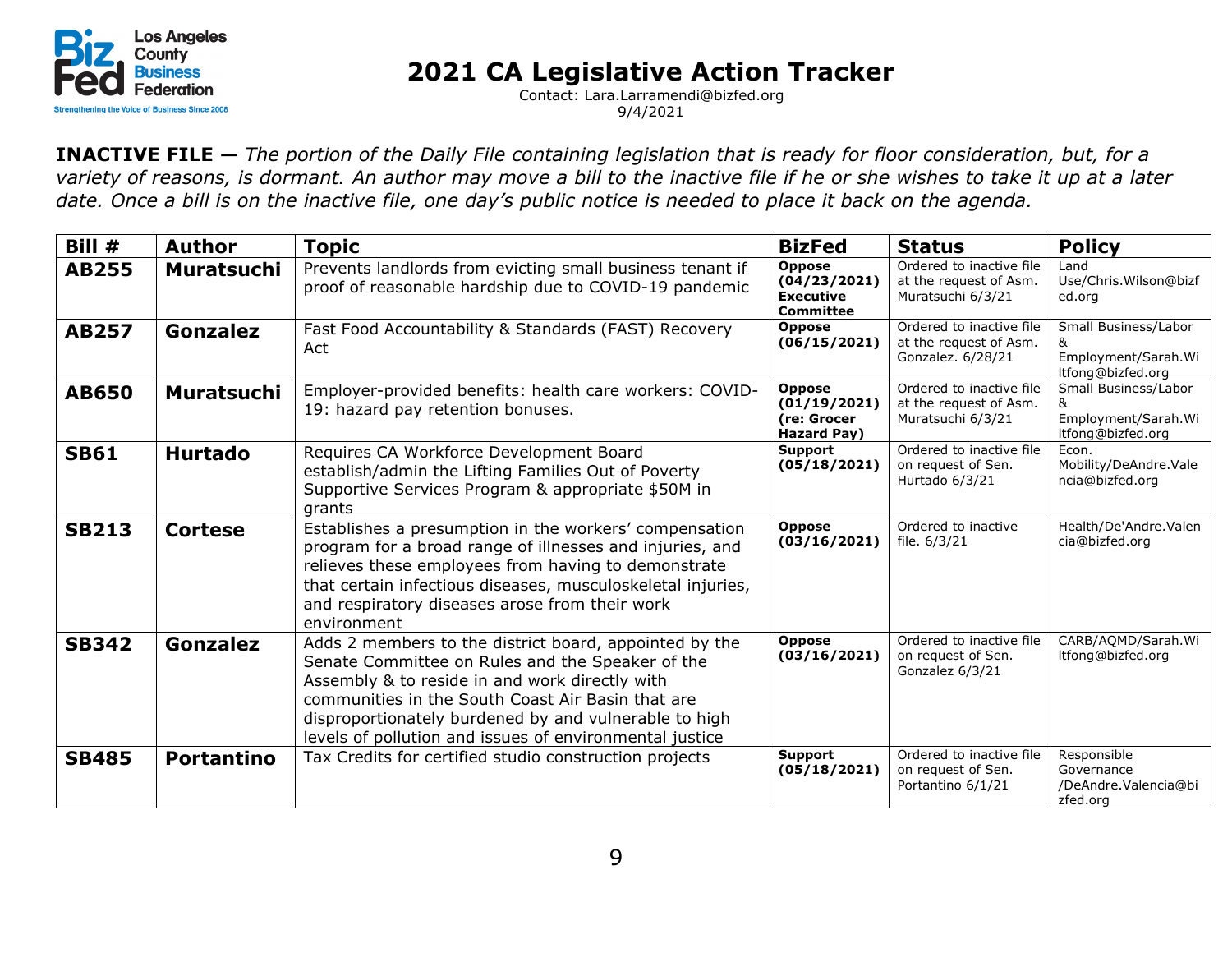

Contact: Lara.Larramendi@bizfed.org 9/4/2021

**HEARING POSTPONED -** *A committee meeting convened for the purpose of considering and acting upon or gathering information on a specific subject.*

| Bill #       | <b>Author</b>                  | <b>Topic</b>                                                                                                                                         | <b>BizFed</b>                                                  | <b>Status</b>                                                                                                           | <b>Policy</b>                                                              |
|--------------|--------------------------------|------------------------------------------------------------------------------------------------------------------------------------------------------|----------------------------------------------------------------|-------------------------------------------------------------------------------------------------------------------------|----------------------------------------------------------------------------|
| <b>AB32</b>  | <b>Aguiar-</b><br><b>Curry</b> | Telehealth                                                                                                                                           | Support<br>(06/15/2021)                                        | Sen. Health 6/9/2021; first<br>hearing 7/14/21. Hearing<br>canceled at the request of<br>author 7/8/21                  |                                                                            |
| <b>AB62</b>  | Gray                           | Business Pandemic Relief: Provides some<br>regulatory relief for restaurants.                                                                        | Support<br>(01/19/2021)                                        | Asm. Rev & Tax Committee;<br>Hearing postponed by<br>Committee 3/22/21                                                  | COVID-19 Economic<br>Recovery Task Force<br>Sarah. Wiltfong@bizfed<br>.ora |
| <b>AB377</b> | <b>R. Rivas</b>                | Creates unnecessary burdensome and costly<br>requirements to clean our waterways.                                                                    | <b>Oppose</b><br>(04/20/2021)                                  | Asm. Approps; Hearing<br>5/19/21; Hearing postponed by<br>Committee 5/20/21                                             | Water/Sarah. Wiltfong<br>@bizfed.org                                       |
| <b>AB426</b> | <b>Bauer-</b><br>Kahan         | Toxic Air contaminants & ISR                                                                                                                         | <b>Oppose</b><br>(03/16/2021)                                  | Asm. Natural Resources;<br>Hearing canceled @ Author's<br>request $4/14/21$                                             | CARB/AQMD/Sarah.Wi<br>ltfong@bizfed.org                                    |
| AB1014       | <b>McCarty</b>                 | Increases max amount \$\$ worth of cannabis a<br>delivery driver may carry to \$25,000                                                               | Support<br>(05/18/2021)                                        | Asm. Approps; Hearing<br>postponed by committee<br>5/20/21                                                              | Responsible<br>Governance/DeAndre.<br>Valencia@bizfed.org                  |
| <b>SB67</b>  | <b>Becker</b>                  | Adds clean energy procurement requirements<br>before the State established updated GHG targets                                                       | <b>Oppose</b><br><b>Executive</b><br>Committee<br>(09/23/2021) | Sen. Energy, Utilities &<br>Communications Hearing<br>cancelled at author's request<br>$4/26/21$ ; Author - 2-year bill | Energy &<br>Environment/Sarah. Wi<br>ltfong@bizfed.org                     |
| <b>SB230</b> | <b>Portantino</b>              | State Water Resources Control Board:<br>Constituents of Emerging Concern Program.<br>Streamlines assessment process of potential new<br>contaminants | Support<br>(SB996)<br>(03/17/2021)                             | Sen. Approps Hearing canceled<br>at author's request 3/22/21                                                            | Water/Sarah. Wiltfong<br>@bizfed.org                                       |

**HELD UNDER SUBMISSION** — *An action taken by a committee when a bill is heard in committee and there is an indication that the author and the committee members want to work on or discuss the bill further, but there is no motion for the bill to progress out of committee. This does not preclude the bill from being set for another hearing.*

| $\vert$ Bill $\#$ | Author    | Topic                                                                           | <b>BizFed</b>                 | <b>Status</b>                 | <b>Policy</b>                          |
|-------------------|-----------|---------------------------------------------------------------------------------|-------------------------------|-------------------------------|----------------------------------------|
| <b>AB454</b>      | Rodriguez | Would mandate dental care plans to<br>provide specified payments & support to a | <b>Oppose</b><br>(04/20/2021) | Asm. Health Committee 5/20/21 | Health/DeAndre.Valen<br>cia@bizfed.org |